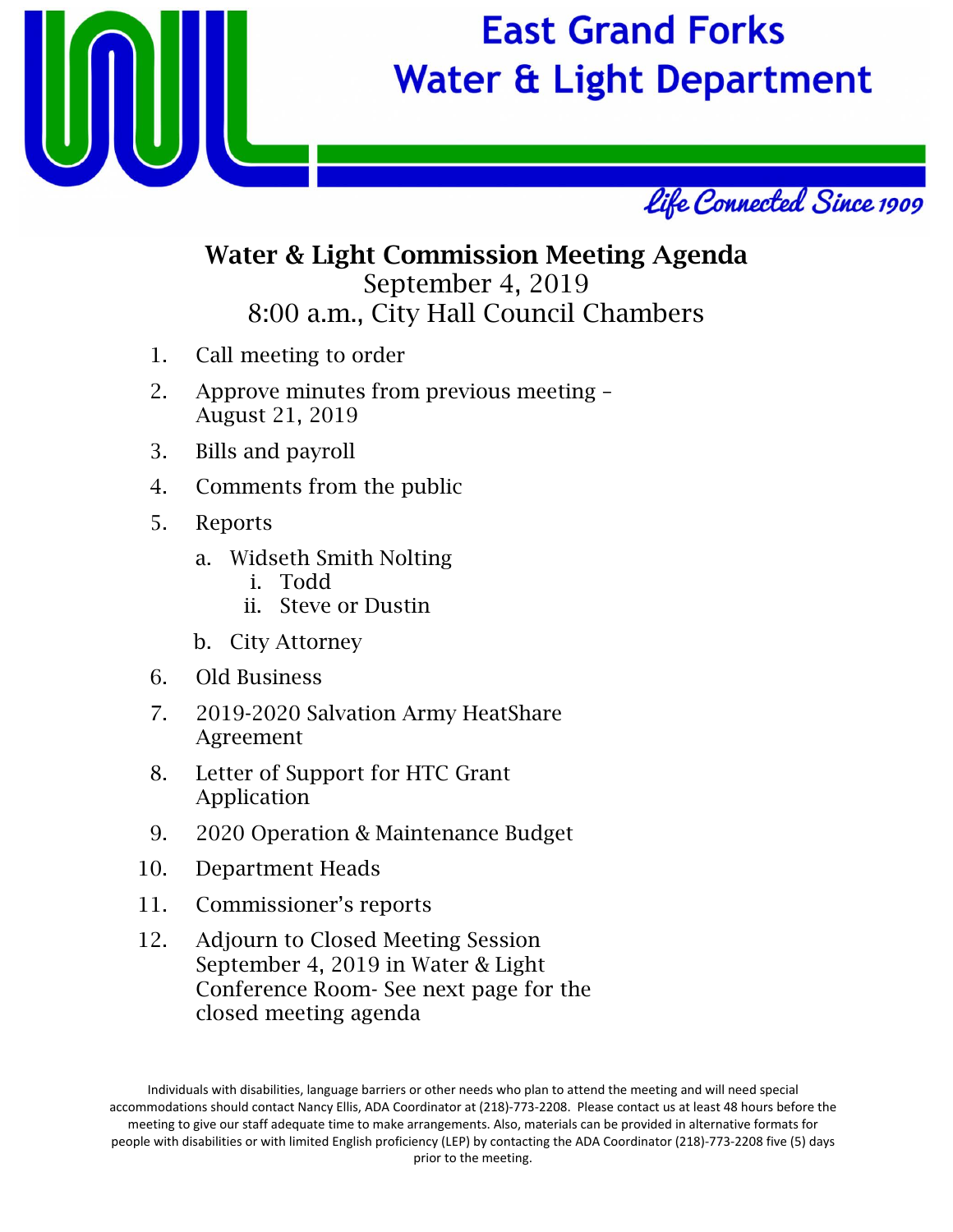

# **East Grand Forks**<br>Water & Light Department

Business Office . 600 Demers Ave. NW PO Box 322 • East Grand Forks, MN 56721

Your Hometown Utility Since 1909

## Water & Light Commission Meeting Agenda

September 4, 2019 - Following Commission Meeting Water & Light Conference Room

- 1. Call meeting to order
- 2. Consider labor negotiation strategies.
	- a. This meeting is closed pursuant to MN Statute 13D.03 which allows the Commission to meet in closed session to consider labor negotiation strategies and review labor negotiation proposals.
- 3. Adjourn to September 18, 2019 at 8:00 a.m.

Individuals with disabilities, language barriers or other needs who plan to attend the meeting and will need special accommodations should contact Nancy Ellis, ADA Coordinator at (218)‐773‐2208. Please contact us at least 48 hours before the meeting to give our staff adequate time to make arrangements. Also, materials can be provided in alternative formats for people with disabilities or with limited English proficiency (LEP) by contacting the ADA Coordinator (218)‐773‐2208 five (5) days prior to the meeting.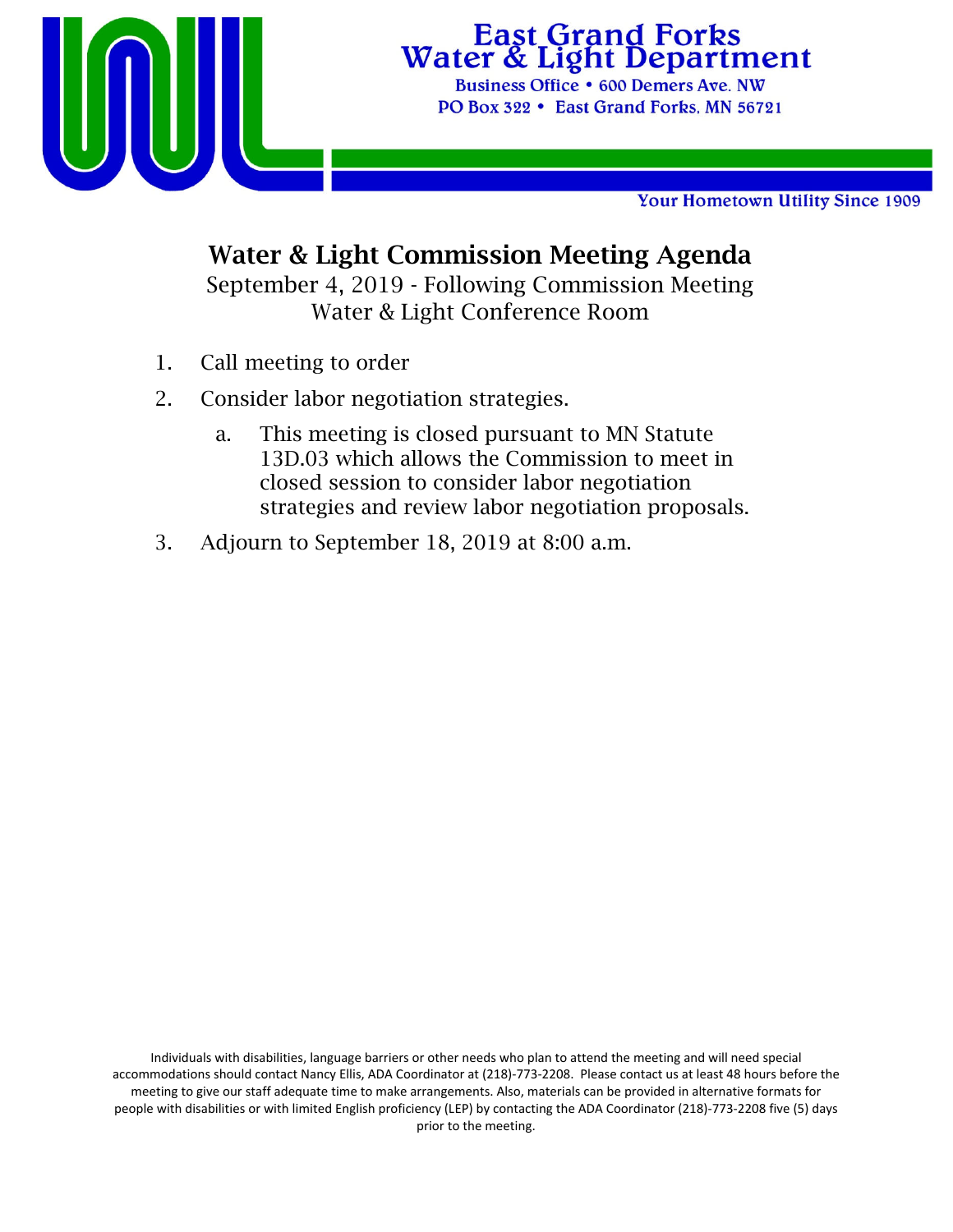Minutes of the regular meeting of the Water, Light, Power and Building Commission of the City of East Grand Forks, Minnesota held August 21, 2019 at 8:00 a.m in the City Council Chambers. Present: Gregoire, Quirk, Grinde, DeMers Absent: None

Also present: Ron Galstad, Brian Johnson, Jeff Olson, Steve Emery, Todd Forster, Corey Thompson, Brianna Feil, and Kevin Hatcher.

It was moved by Commissioner Grinde seconded by Commissioner Quirk that the minutes of the previous meeting of August 7, 2019 be approved as read. Voting Aye: Gregoire, Quirk, Grinde, DeMers Voting Nay: None

It was moved by Commissioner Quirk seconded by Commissioner Grinde to authorize the Secretary to issue payment of the recommended bills and payroll in the amount of \$1,191,986.32. Voting Aye: Gregoire, Quirk, Grinde, DeMers Voting Nay: None

It was moved by Commissioner Quirk seconded by Commissioner Grinde to approve providing complimentary power for the East Grand Forks City Showcase on September 18, 2019. Voting Aye: Gregoire, Quirk, Grinde, DeMers Voting Nay: None

It was moved by Commissioner Grinde seconded by Commissioner Quirk to approve entering into the 2019-2020 USGS Red River Water Monitoring Station Contract. Voting Aye: Gregoire, Quirk, Grinde, DeMers Voting Nay: None

It was moved by Commissioner Quirk seconded by Commissioner Grinde at 8:30 am to adjourn to the next meeting on 9-4-19 at 8:00 am. Voting Aye: Gregoire, Quirk, Grinde, DeMers Voting Nay: None

> Lori Maloney **Secretary**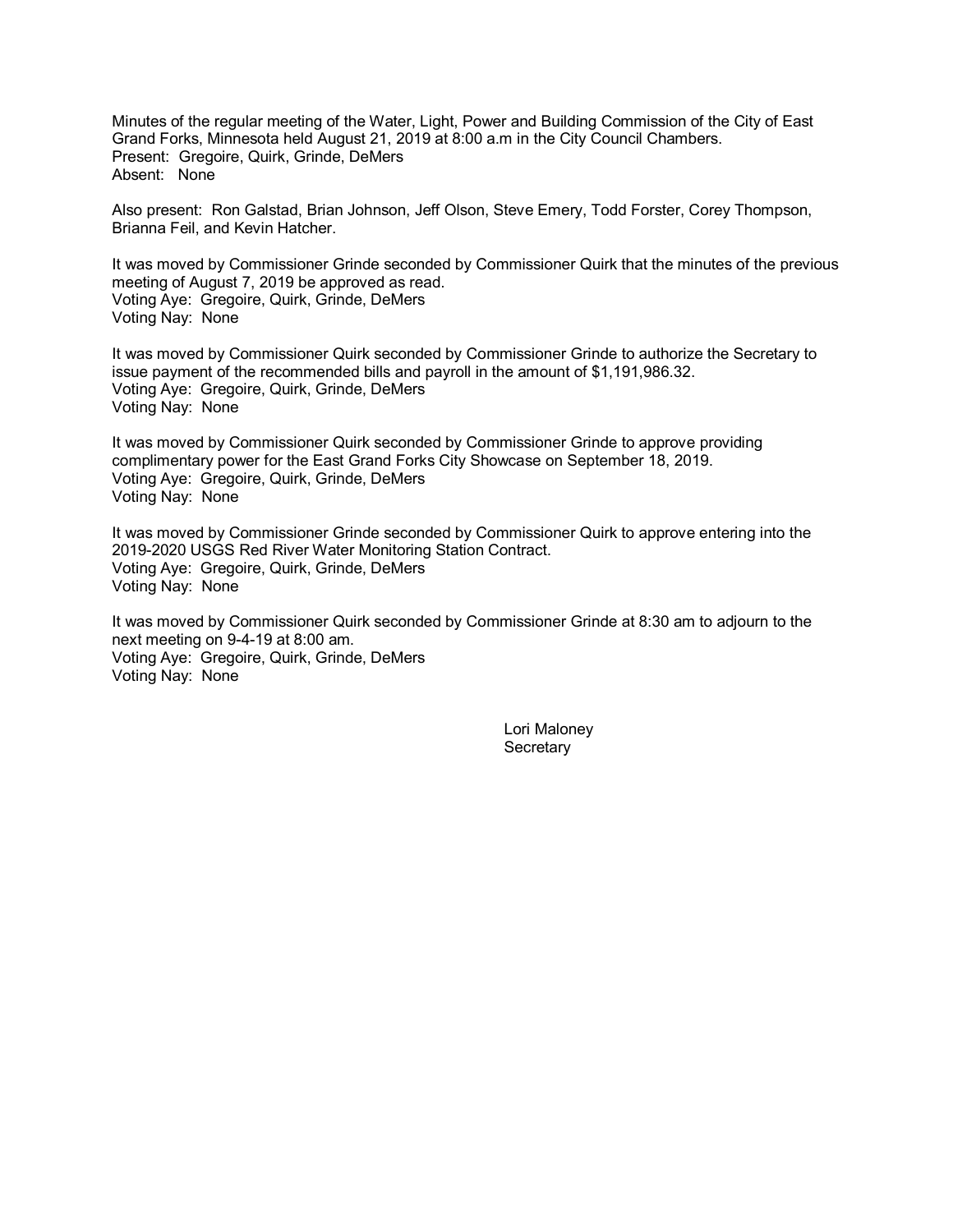## Accounts Payable

## Check Register Totals Only

Printed: 8/30/2019 - 10:33 AM User: khatcher



P. O. Box 373 East Grand Forks, MN 56721 (218) 773-2483

| <b>Check</b> | <b>Date</b> | <b>Vendor No</b> | <b>Vendor Name</b>                   | <b>Amount</b> | <b>Voucher</b>   |
|--------------|-------------|------------------|--------------------------------------|---------------|------------------|
| 514947       | 09/04/2019  | <b>ACM502</b>    | Acme Electric Companies              | 91.51         | $\boldsymbol{0}$ |
| 514948       | 09/04/2019  | ADV501           | <b>Advanced Business Methods</b>     | 64.63         | $\boldsymbol{0}$ |
| 514949       | 09/04/2019  | <b>AME501</b>    | AmeriPride Services Inc              | 156.12        | $\boldsymbol{0}$ |
| 514950       | 09/04/2019  | <b>AND501</b>    | Anderson Bros Body Shop              | 3,162.02      | $\mathbf{0}$     |
| 514951       | 09/04/2019  | UB*01000         | Jaimee Berg                          | 172.17        | $\boldsymbol{0}$ |
| 514952       | 09/04/2019  | <b>BIG501</b>    | Big Jim's East Side Tire             | 23.45         | $\mathbf{0}$     |
| 514953       | 09/04/2019  | <b>BOR501</b>    | Border States Electric Supply        | 49,451.45     | $\boldsymbol{0}$ |
| 514954       | 09/04/2019  | <b>CAN501</b>    | Cannon Technologies Inc              | 12,076.48     | $\mathbf{0}$     |
| 514955       | 09/04/2019  | UB*01001         | Kimberly Cole                        | 3.23          | $\mathbf{0}$     |
| 514956       | 09/04/2019  | <b>COM505</b>    | Complete Pest Control Inc            | 125.00        | $\mathbf{0}$     |
| 514957       | 09/04/2019  | <b>EGF501</b>    | <b>EGF City</b>                      | 91,205.02     | $\mathbf{0}$     |
| 514958       | 09/04/2019  | <b>EGF560</b>    | <b>EGF Family Service Center</b>     | 850.00        | $\mathbf{0}$     |
| 514959       | 09/04/2019  | <b>ELE502</b>    | Electro Watchman, Inc                | 479.40        | $\mathbf{0}$     |
| 514960       | 09/04/2019  | <b>EXP501</b>    | Exponent                             | 476.12        | $\boldsymbol{0}$ |
| 514961       | 09/04/2019  | <b>FIS501</b>    | Fisher Scientific Co LLC             | 182.67        | $\boldsymbol{0}$ |
| 514962       | 09/04/2019  | <b>GFT501</b>    | GF Thur-O-Clean                      | 962.69        | $\boldsymbol{0}$ |
| 514963       | 09/04/2019  | <b>GFW501</b>    | GF Welding & Machine Co              | 32.96         | $\mathbf{0}$     |
| 514964       | 09/04/2019  | <b>GRA505</b>    | Graymont Capital Inc                 | 6,929.82      | $\mathbf{0}$     |
| 514965       | 09/04/2019  | UB*00996         | Ali Hassan                           | 9.14          | $\boldsymbol{0}$ |
| 514966       | 09/04/2019  | <b>HAW501</b>    | Hawkins Inc                          | 317.52        | $\boldsymbol{0}$ |
| 514967       | 09/04/2019  | UB*00999         | Keaton Merck                         | 180.93        | $\boldsymbol{0}$ |
| 514968       | 09/04/2019  | <b>MIN501</b>    | Minnkota Power Cooperative Inc       | 5,635.57      | $\boldsymbol{0}$ |
| 514969       | 09/04/2019  | <b>POW501</b>    | Power Equipment Shop                 | 101.37        | $\boldsymbol{0}$ |
| 514970       | 09/04/2019  | <b>RMB500</b>    | RMB Environmental Laboratories, Inc. | 90.00         | $\boldsymbol{0}$ |
| 514971       | 09/04/2019  | <b>ROT501</b>    | Roto-Rooter                          | 640.00        | $\mathbf{0}$     |
| 514972       | 09/04/2019  | UB*01002         | David L Ryder                        | 66.00         | $\boldsymbol{0}$ |
| 514973       | 09/04/2019  | UB*01003         | Stacy L Ryder                        | 39.79         | $\boldsymbol{0}$ |
| 514974       | 09/04/2019  | <b>SCH589</b>    | Kerry Schwingler                     | 720.00        | $\boldsymbol{0}$ |
| 514975       | 09/04/2019  | <b>SPR503</b>    | Spruce Valley Corporation            | 12,815.00     | $\boldsymbol{0}$ |
| 514976       | 09/04/2019  | UB*00997         | Aman Tona                            | 55.69         | $\boldsymbol{0}$ |
| 514977       | 09/04/2019  | <b>USB502</b>    | US Bank Corporate Payment Systems    | 1,124.37      | $\boldsymbol{0}$ |
| 514978       | 09/04/2019  | <b>VAG500</b>    | VAG USA, LLC                         | 668.29        | $\boldsymbol{0}$ |
| 514979       | 09/04/2019  | <b>VER500</b>    | Verizon Wireless                     | 279.34        | $\boldsymbol{0}$ |
| 514980       | 09/04/2019  | UB*00998         | Mikayla Wallace                      | 33.52         | $\boldsymbol{0}$ |
| 514981       | 09/04/2019  | <b>WAT501</b>    | Water & Light Department             | 14,499.87     | $\mathbf{0}$     |

Check Total: 203,721.14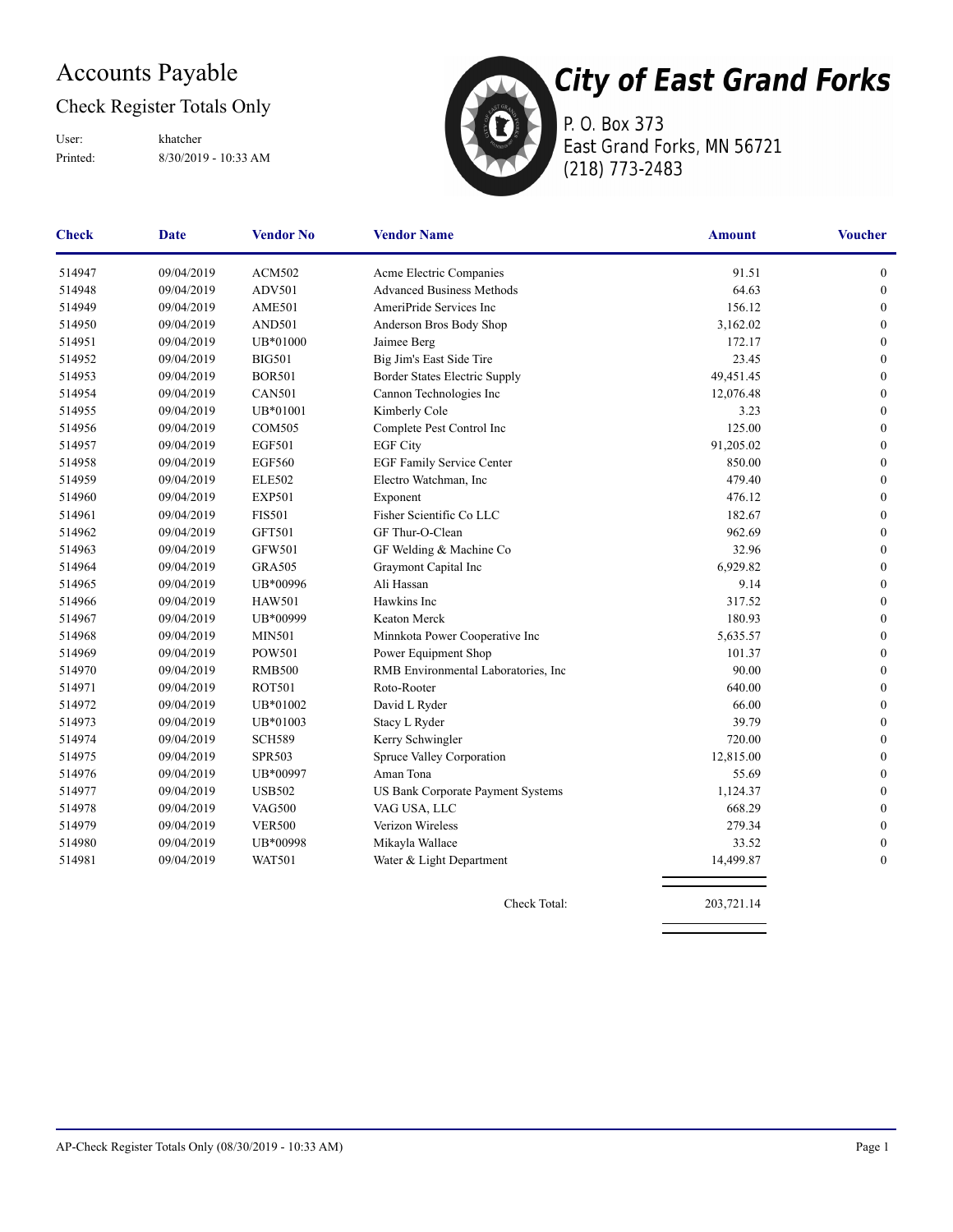## **Transaction Detail - Summary**

| <b>Trans Date</b>        | <b>Posting</b><br>Date   | <b>MCCG</b><br>Code | <b>MCC</b>   | <b>Merchant</b><br><b>Category Code</b><br><b>Description</b>    | <b>Merchant</b><br>Name                                                                                                                                      | <b>Merchant</b><br><b>State/Province</b> | <b>Taxpayer ID</b><br>Number (TIN) | <b>Trans</b><br>Amount | <b>Posting</b><br><b>Type</b> | <b>Purchase ID</b>              | <b>Trans Status</b>          | <b>Disputed Status</b> |  |
|--------------------------|--------------------------|---------------------|--------------|------------------------------------------------------------------|--------------------------------------------------------------------------------------------------------------------------------------------------------------|------------------------------------------|------------------------------------|------------------------|-------------------------------|---------------------------------|------------------------------|------------------------|--|
|                          |                          |                     |              |                                                                  | Name: BRIANNA M FEIL Account Number: **8731 Optional 1: Optional 2: Lost/Stolen Account: Replacement Account: Billing Type: Centrally Billed Account         |                                          |                                    |                        |                               |                                 |                              |                        |  |
| 08/09/2019               | 08/09/2019 240491 8398   |                     |              | CHARITABLE/SOCIAL<br><b>SERVICE</b>                              | AMER PUBLIC POWER<br><b>ASSO</b>                                                                                                                             | VA                                       | 530026315                          | \$ 109.00 Memo         |                               | AY0A1E7377B0                    | Not Reviewed No              |                        |  |
|                          |                          |                     |              |                                                                  | Name: KEVIN HATCHER Account Number: **3325 Optional 1: Optional 2: Lost/Stolen Account: Replacement Account: Billing Type: Centrally Billed Account          |                                          |                                    |                        |                               |                                 |                              |                        |  |
| 08/17/2019<br>08/17/2019 | 08/19/2019<br>08/19/2019 | 240498<br>240491    | 7311<br>8398 | ADVERTISING SERVICES<br>CHARITABLE/SOCIAL<br><b>SERVICE</b>      | FACEBK LTR66NN7E2<br>AMER PUBLIC POWER<br><b>ASSO</b>                                                                                                        | CA<br>VA                                 | 201665019<br>530026315             | 25.00<br>109.00        | <b>Memo</b><br><b>Memo</b>    | 420429000200589<br>AH0A1E90412F | Not Reviewed<br>Not Reviewed | No<br>No               |  |
|                          |                          |                     |              |                                                                  | Name: KRIS KOVAR Account Number: **9796 Optional 1: CITY OF EGF Optional 2: Lost/Stolen Account: Replacement Account: Billing Type: Centrally Billed Account |                                          |                                    |                        |                               |                                 |                              |                        |  |
| 07/26/2019               | 07/29/2019 240500        |                     | 4215         | <b>COURIER</b><br>SERVICES-AIR/GROUND                            | FEDEX 788684119063                                                                                                                                           | <b>TN</b>                                | 830454289                          | 17.64                  | Memo                          | 788684119063                    | Not Reviewed No              |                        |  |
|                          |                          |                     |              |                                                                  | Name: KEITH MYKLESETH Account Number: **9721 Optional 1: Optional 2: Lost/Stolen Account: Replacement Account: Billing Type: Centrally Billed Account        |                                          |                                    |                        |                               |                                 |                              |                        |  |
| 07/24/2019<br>08/07/2019 | 07/26/2019<br>08/09/2019 | 240493<br>240491    | 3501<br>8699 | <b>HOLIDAY INNS</b><br><b>MEMBERSHIP</b><br><b>ORGANIZATIONS</b> | <b>HOLIDAY INN EXPRESS</b><br><b>MNAWWA</b>                                                                                                                  | MN<br>MN                                 | 204318385<br>237026161             | 207.50<br>290.00       | Memo<br>Memo                  | 1739767<br>100757625817         | Not Reviewed<br>Not Reviewed | No<br>No               |  |
|                          |                          |                     |              |                                                                  | Name: JEFF OLSON Account Number: **9754 Optional 1: Optional 2: Lost/Stolen Account: Replacement Account: Billing Type: Centrally Billed Account             |                                          |                                    |                        |                               |                                 |                              |                        |  |
| 08/06/2019               | 08/08/2019               | 240491              | 8699         | <b>MEMBERSHIP</b><br><b>ORGANIZATIONS</b>                        | <b>MNAWWA</b>                                                                                                                                                | MN                                       | 237026161                          | 145.00                 | Memo                          | 100757203955                    | Not Reviewed                 | No                     |  |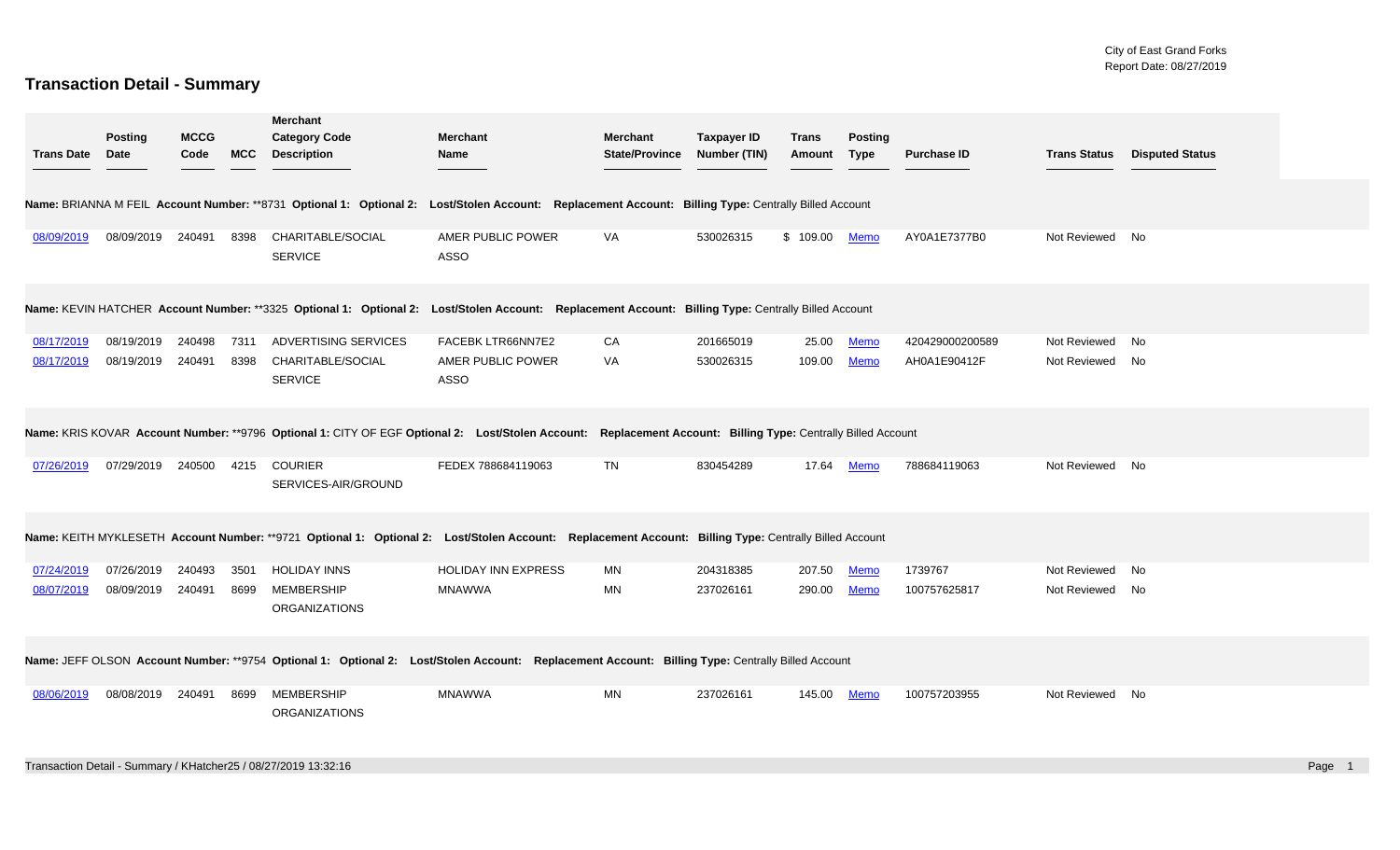## **Transaction Detail - Summary**

| <b>Trans Date</b>               | <b>Posting</b><br><b>Date</b> | <b>MCCG</b><br>Code | <b>MCC</b> | <b>Merchant</b><br><b>Category Code</b><br><b>Description</b>                                                                                        | Merchant<br>Name    | <b>Merchant</b><br><b>State/Province</b> | <b>Taxpayer ID</b><br><b>Number (TIN)</b> | <b>Trans</b><br>Amount | <b>Posting</b><br><b>Type</b> | <b>Purchase ID</b>            | <b>Trans Status</b> | <b>Disputed Status</b> |        |
|---------------------------------|-------------------------------|---------------------|------------|------------------------------------------------------------------------------------------------------------------------------------------------------|---------------------|------------------------------------------|-------------------------------------------|------------------------|-------------------------------|-------------------------------|---------------------|------------------------|--------|
|                                 |                               |                     |            | Name: MAREN SWINGEN Account Number: **9812 Optional 1: Optional 2: Lost/Stolen Account: Replacement Account: Billing Type: Centrally Billed Account  |                     |                                          |                                           |                        |                               |                               |                     |                        |        |
| 08/14/2019                      | 08/15/2019                    | 240507              | 5411       | <b>GROCERY</b><br>STORES, SUPERMARK                                                                                                                  | HUGOS #5            | MN                                       | 450273731                                 | 7.73<br>$^{\circ}$     | <b>Memo</b>                   | 06884680004VPRY702<br>6273520 | Not Reviewed No     |                        |        |
|                                 |                               |                     |            | Name: COREY THOMPSON Account Number: **9747 Optional 1: Optional 2: Lost/Stolen Account: Replacement Account: Billing Type: Centrally Billed Account |                     |                                          |                                           |                        |                               |                               |                     |                        |        |
| 08/03/2019                      | 08/05/2019                    | 240498              | 7399       | <b>BUSINESS SERVICES</b><br>-OTHER                                                                                                                   | AMAZON WEB SERVICES | WA                                       | 204938068                                 | 3.50                   | <b>Memo</b>                   | 253334017                     | Not Reviewed No     |                        |        |
| 08/21/2019                      | 08/22/2019                    | 240500              | 5817       | DIGITAL GOODS:<br><b>APPLICATIONS</b><br>(EXCLUDES GAMES)                                                                                            | 2CO.COM*MNDOMAIN    |                                          | 510396843                                 | 210.00                 | <b>Memo</b>                   | 923314474742000               | Not Reviewed No     |                        |        |
| <b>Total Number of Records:</b> |                               | 10                  |            |                                                                                                                                                      |                     |                                          |                                           |                        |                               |                               |                     |                        |        |
| <b>Total</b>                    |                               |                     |            |                                                                                                                                                      |                     |                                          |                                           | \$1,124.37             |                               |                               |                     |                        |        |
|                                 |                               |                     |            |                                                                                                                                                      |                     | End of Report                            |                                           |                        |                               |                               |                     |                        |        |
|                                 |                               |                     |            | Transaction Detail - Summary / KHatcher25 / 08/27/2019 13:32:16                                                                                      |                     |                                          |                                           |                        |                               |                               |                     |                        | Page 2 |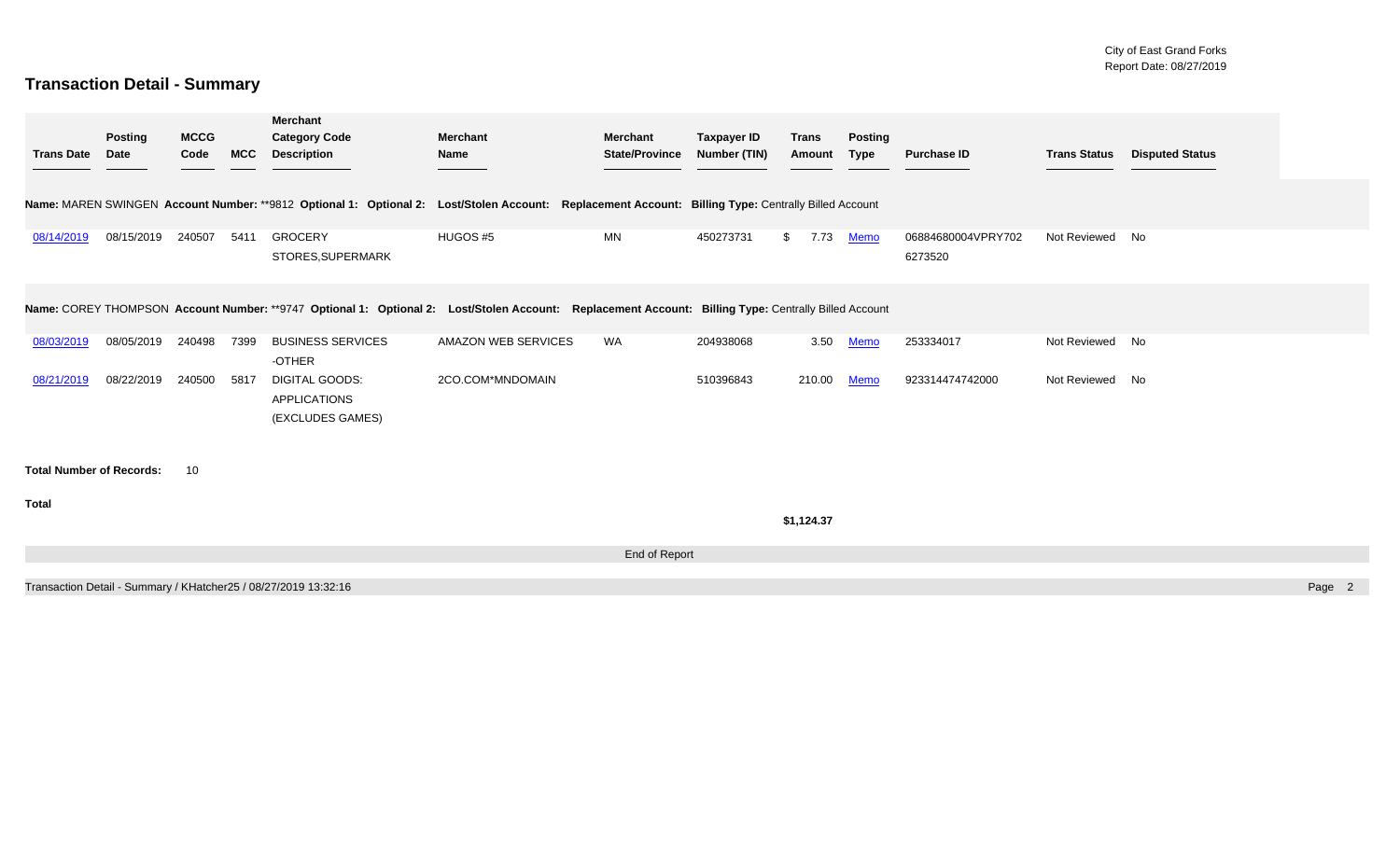## **Rebates 9/4/19**

| <b>Commercial Lighting</b> | EGF Family Service Center-17 LED wall packs | \$<br>850.00 |
|----------------------------|---------------------------------------------|--------------|
| <b>Commercial Lighting</b> | Schwingler Rentals - 30 T12's into T8's     | \$<br>720.00 |
| <b>Fridge/Water Heater</b> | Grenier                                     | \$<br>125.00 |
| <b>ECM</b>                 | <b>Duchscherer</b>                          | \$<br>150.00 |
| <b>Dishwasher</b>          | Vasichek                                    | \$<br>50.00  |
| Recycle                    | Plutowski                                   | \$<br>50.00  |
| <b>LED</b>                 | Ackerman                                    | \$<br>68.96  |
| AC Tune Up                 | Knoll                                       | \$<br>60.00  |
| AC Tune Up                 | Grinde                                      | \$<br>60.00  |
| AC Tune Up                 | Corbett                                     | \$<br>60.00  |
|                            |                                             | \$2,193.96   |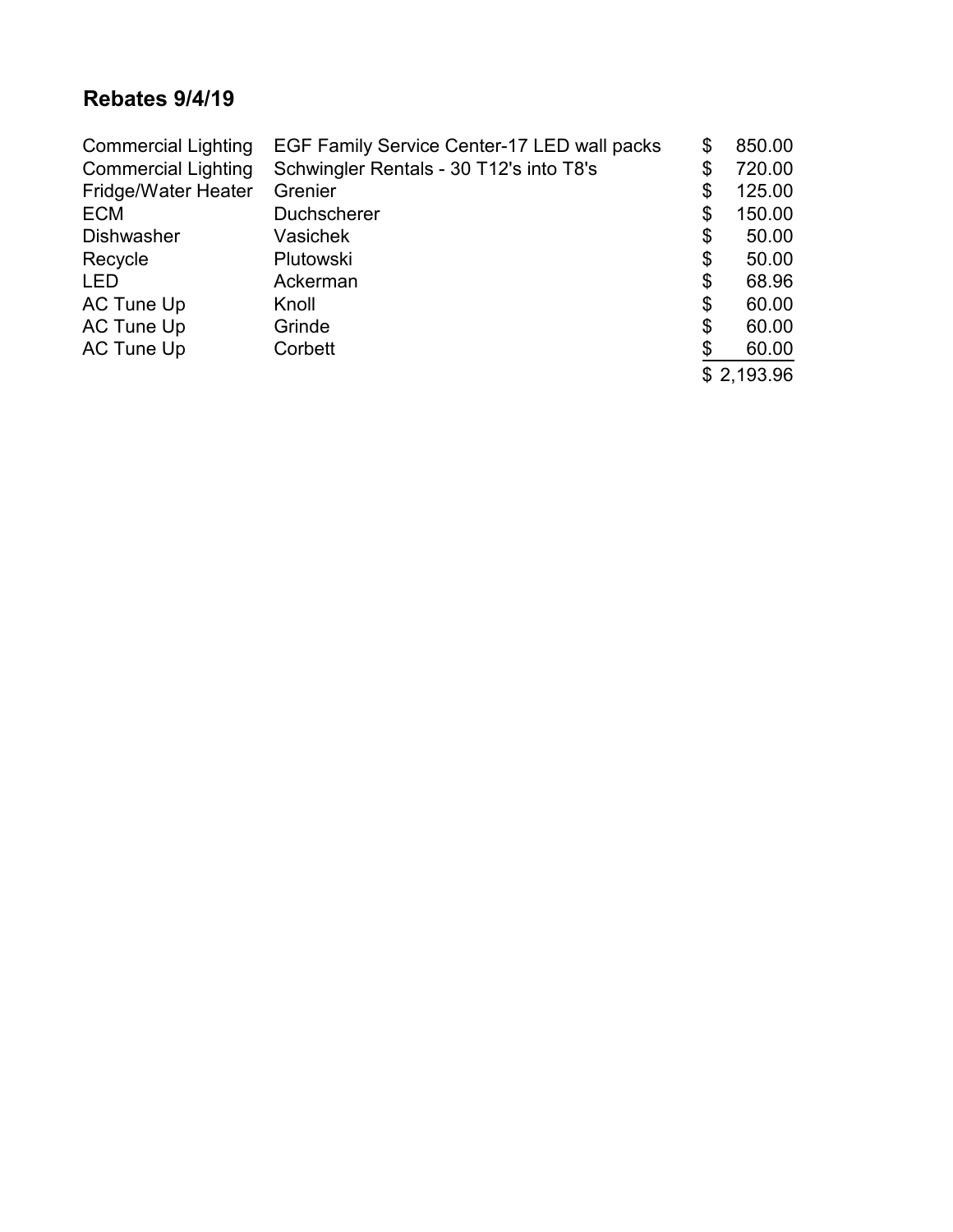## **Request for W&L Commission Action**

| Date: | 9/4/2019                                     |
|-------|----------------------------------------------|
| To:   | East Grand Forks Water & Light Commissioners |
| From: | <b>Brianna Feil</b>                          |
| RE:   | Salvation Army HeatShare 2019-2020           |

#### **Background:**

The Salvation Army HeatShare Program provides emergency electric utility assistance for qualified residents. To qualify for assistance from HeatShare, residents must have a final shut off notice, must be income eligible, must have applied for assistance previously from other available public or private agencies, and must be 65 years of age or older, or disabled/handicapped, or have circumstances that have arisen which deplete an individuals or families immediate cash resources (illness, major repair bill, sudden lay off, etc.). The program is funded by Salvation Army donors, local utility companies and their customers. Since 2008, Water & Light has contributed \$2,000 each year to the Salvation Army HeatShare Program. This is part of our Electric Energy & Load Management budget.

#### **Recommendation:**

Approve and sign the HeatShare Program Agreement. Approve the \$2,000 contribution to the Salvation Army HeatShare Program.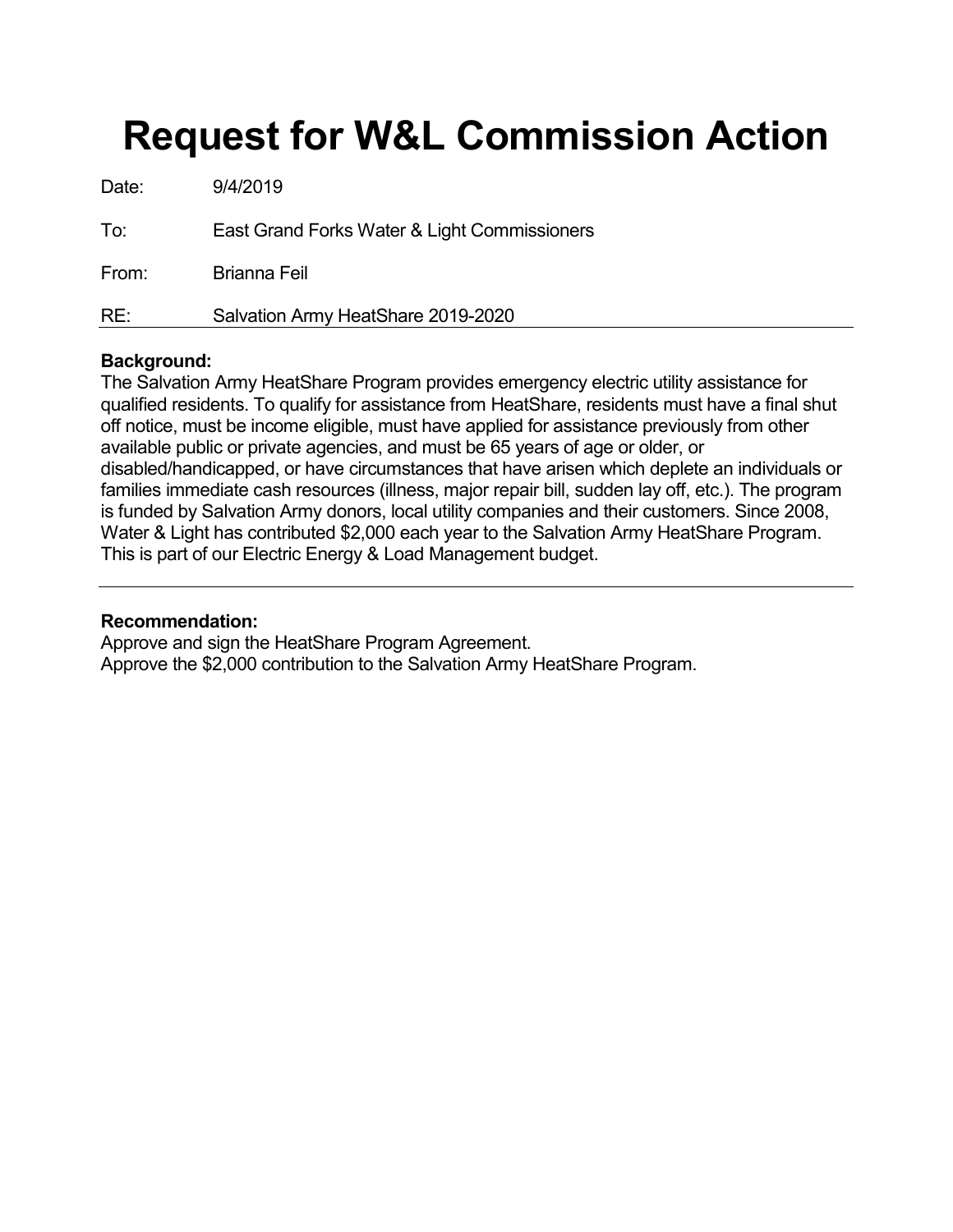## **HEATSHARE PROGRAM AGREEMENT**

**COMES NOW, East Grand Forks Water & Light Department, in joint partnership with The** Salvation Army, an Illinois Corporation (The Salvation Army), submits its joint customer contribution fund program plan as follows:

#### **PROGRAM NAME:**

HeatShare (A voluntary non-governmental program of The Salvation Army) which has been in existence since 1982.

#### **PURPOSE:**

 $\lambda$ 

The purpose of this energy related program, shall be to advance the common good and general welfare of the people by soliciting voluntary contributions from customers and employees to assist needy Minnesotans with energy related problems, including but not limited to residential heating bills, repairs on home heating equipment, and shut offs; and to provide assistance in reducing the cost of utilities for qualified low-income elderly, disabled, and others with special needs who have difficulty paying their energy related expenses.

#### **CUSTOMER NOTIFICATION:**

Customers will be notified through East Grand Forks Water & Light Department. Notifications will be made via bill inserts and/or newsletter. In addition, press releases and media notification will be utilized when appropriate and beneficial to HeatShare and East Grand Forks Water & Light Department.

#### TRANSFER/DISTRIBUTION OF FUNDS:

East Grand Forks Water & Light Department will transfer funds to The Salvation Army on a regular basis in amounts equal to contributions received and processed prior to such date. Funds will be allocated by each Salvation Army unit corresponding to East Grand Forks Water & Light Department in direct proportion to donations received from their area. On an exceptional basis, The Salvation Army, will have at their discretion, the authority to adjust the distribution of funds where they deem fit. A minimum of 85% of the funds will be used in the distribution of funds as per the attached guidelines  $A-1.$ 

#### **IMPLEMENTATION:**

Implementation is scheduled with the insertion of customer notification/authorization in at least one monthly bill or newsletter each year thereafter, unless this agreement is terminated.

#### **ADDITIONAL:**

East Grand Forks Water & Light Department proposes at this time to defray the expense of solicitation through paying of bill insert costs, any promotional costs deemed necessary, and the cost of collection and transmittal of contributions.

#### **EFFECTIVE DATE:**

This plan becomes effective this October 1, 2019, and stays effective until September 30, 2020, or until East Grand Forks Water & Light Department or The Salvation Army terminates this agreement by giving a 90 day written notice to the other party.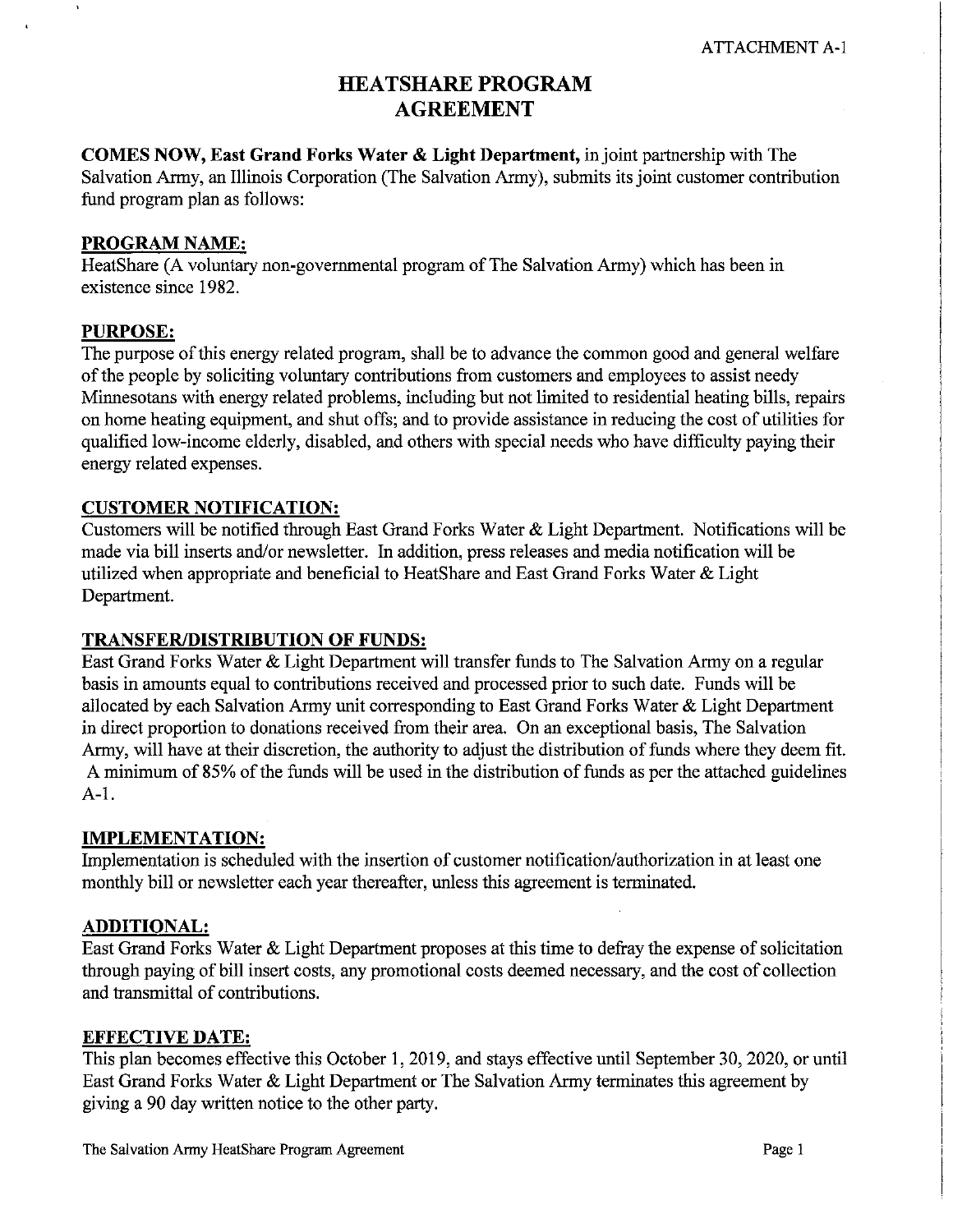## **NOTICE:**

 $\bar{\mathbf{v}}$ 

The Salvation Army will follow the operational guidelines (A-1) attached hereto. Notices shall be deemed given upon personal delivery, or when deposited in the United States mail, postage prepaid and addressed as follows:

#### If to East Grand Forks Water & Light Department:

| Keith Mykleseth            |
|----------------------------|
| General Manager            |
| 600 Demers Avenue NW       |
| East Grand Forks, MN 56721 |
| 218.399.3389               |
|                            |

#### If to The Salvation Army:

| Attn:    | Lynnette Medcalf                 |
|----------|----------------------------------|
| Title:   | Divisional HeatShare Coordinator |
| Address: | 2445 Prior Avenue N              |
|          | Roseville, MN 55113              |
| Phone:   | 651-746-3542                     |

WHEREFORE, East Grand Forks Water & Light Department, requests that its proposed joint customer contribution fund program be approved as submitted.

| By:       |        |      |
|-----------|--------|------|
| Title:    |        |      |
| Attest:   |        |      |
| Title:    |        |      |
| Dated the | day of | 2019 |

The Salvation Army, an Illinois Corporation

| $\mathbf{By:}$ |                                         |      |
|----------------|-----------------------------------------|------|
| Title:         | Divisional Commander                    |      |
| Attest:        |                                         |      |
|                | Title: Divisional HeatShare Coordinator |      |
| Dated the      | day of                                  | 2019 |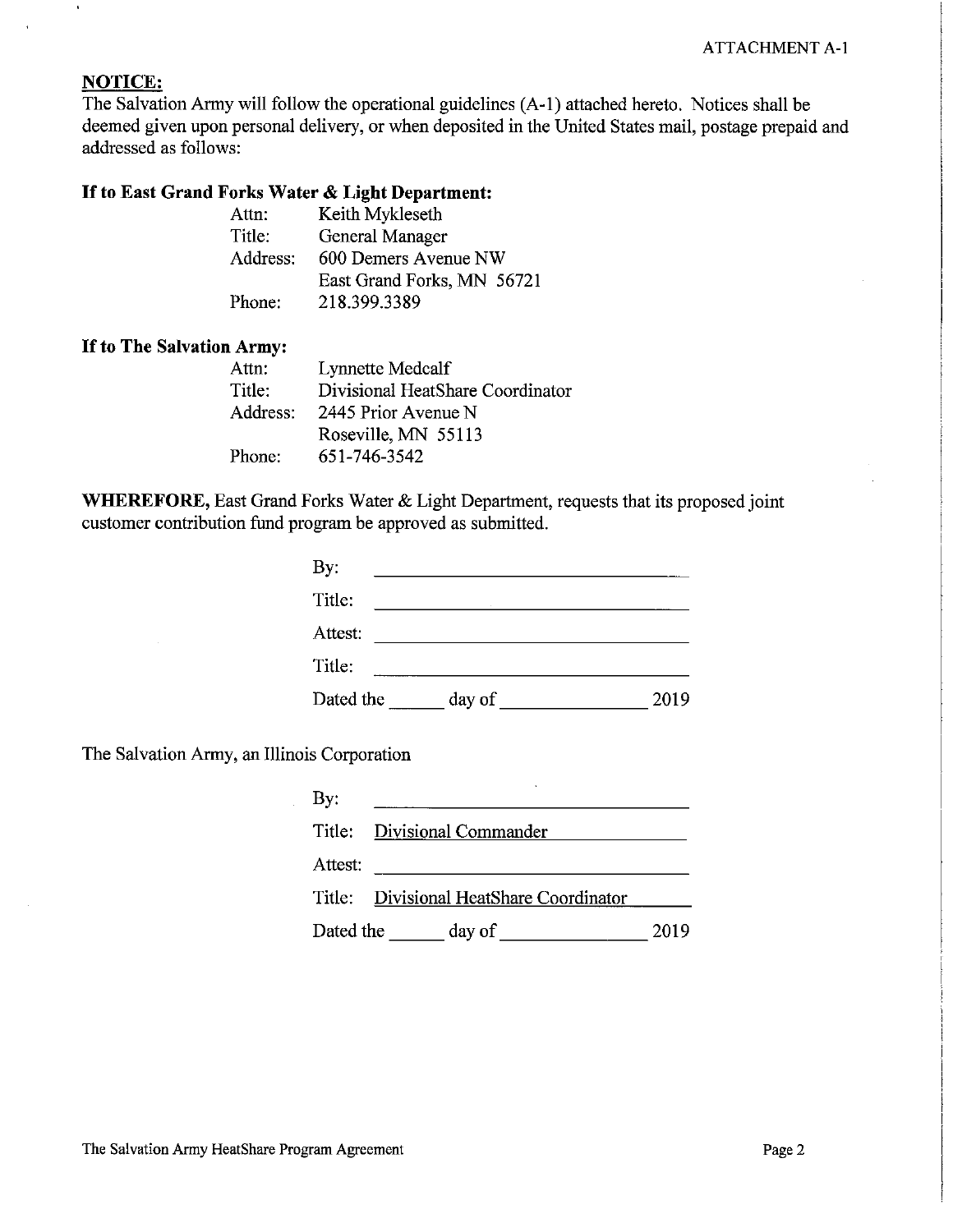## Request for Water and Light Commission Action

| 8/30/2019                                   |
|---------------------------------------------|
| Water and Light Commission                  |
| Corey Thompson, Technology Manager          |
| Letter of Support for HTC grant application |
|                                             |

## Background:

Mark Forseth, CEO of Halstad Telephone met with Keith Mykleseth, Jeff Olson and Corey Thompson about a proposal they are sending in for a MN Border to Border Broadband grant application.

Their proposed project would bring fiber to the rural areas just east of East Grand Forks and into the Industrial Park area and also tie in with WL fiber at the south water tower.

Halstad Telephone is looking for letters of support from local entites to submit with their grant application.

### Recommendation:

A proposed letter will be presented at the Commission meeting. Recommend the Commission modify and send per their desire.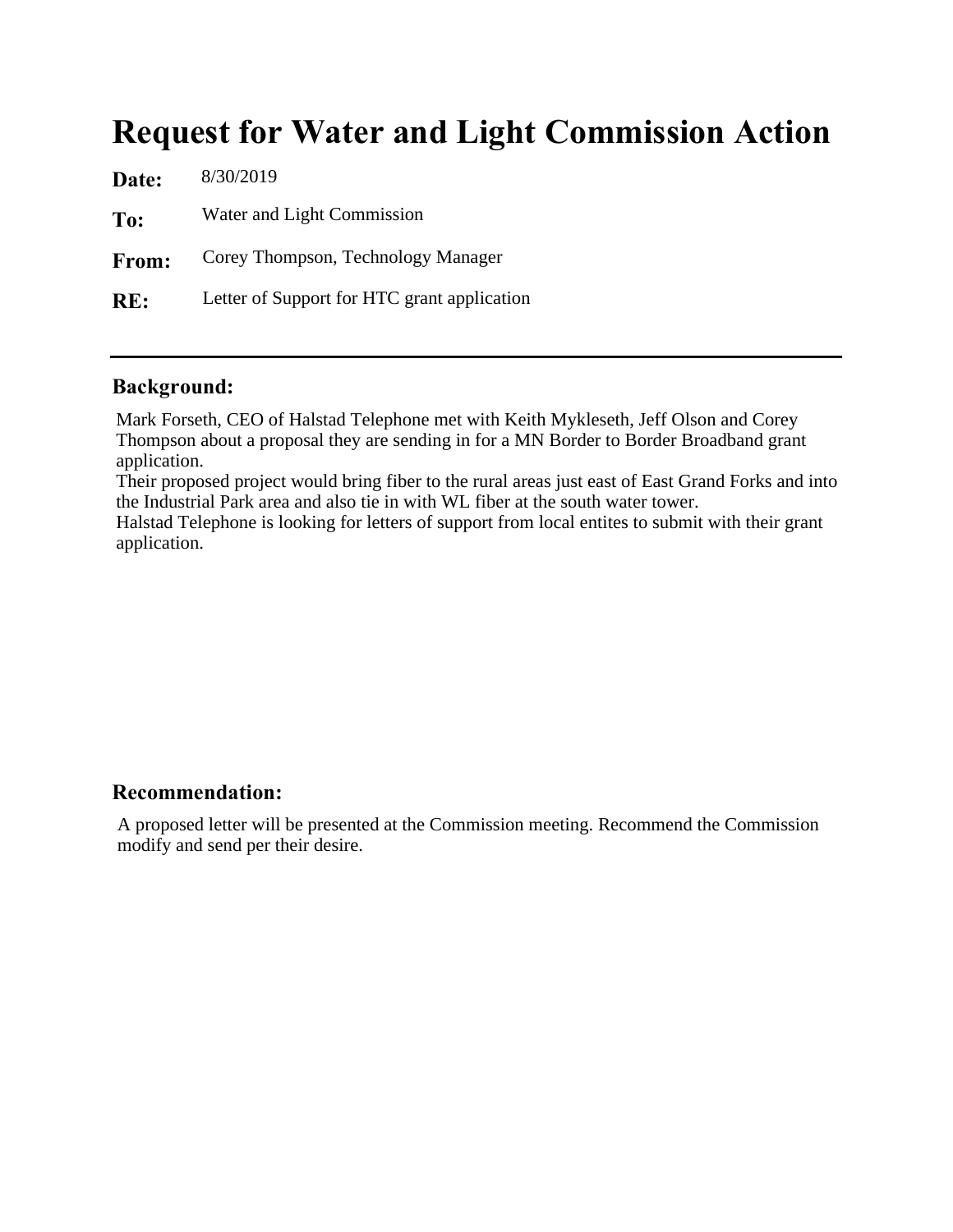## **Request for Water and Light Commission Action**

| Date: | 8-30-2019                                                                 |
|-------|---------------------------------------------------------------------------|
| To:   | Water and Light Commission                                                |
| From: | Keith R. Mykleseth                                                        |
| RE:   | Proposed 2020 Five Year Capital Plan and Operation and Maintenance Budget |

## **Background:**

We are in the final stage of completing the proposed 2020 Five Year Capital Plan and Operation and Maintenance Budget for your review. Key Points document attached. Additional materials will be provided for you at the meeting.

#### **Recommendation:**

No Commission action required. This item will be brought up for consideration at the September 18, 2019 Water and Light Commission Meeting.